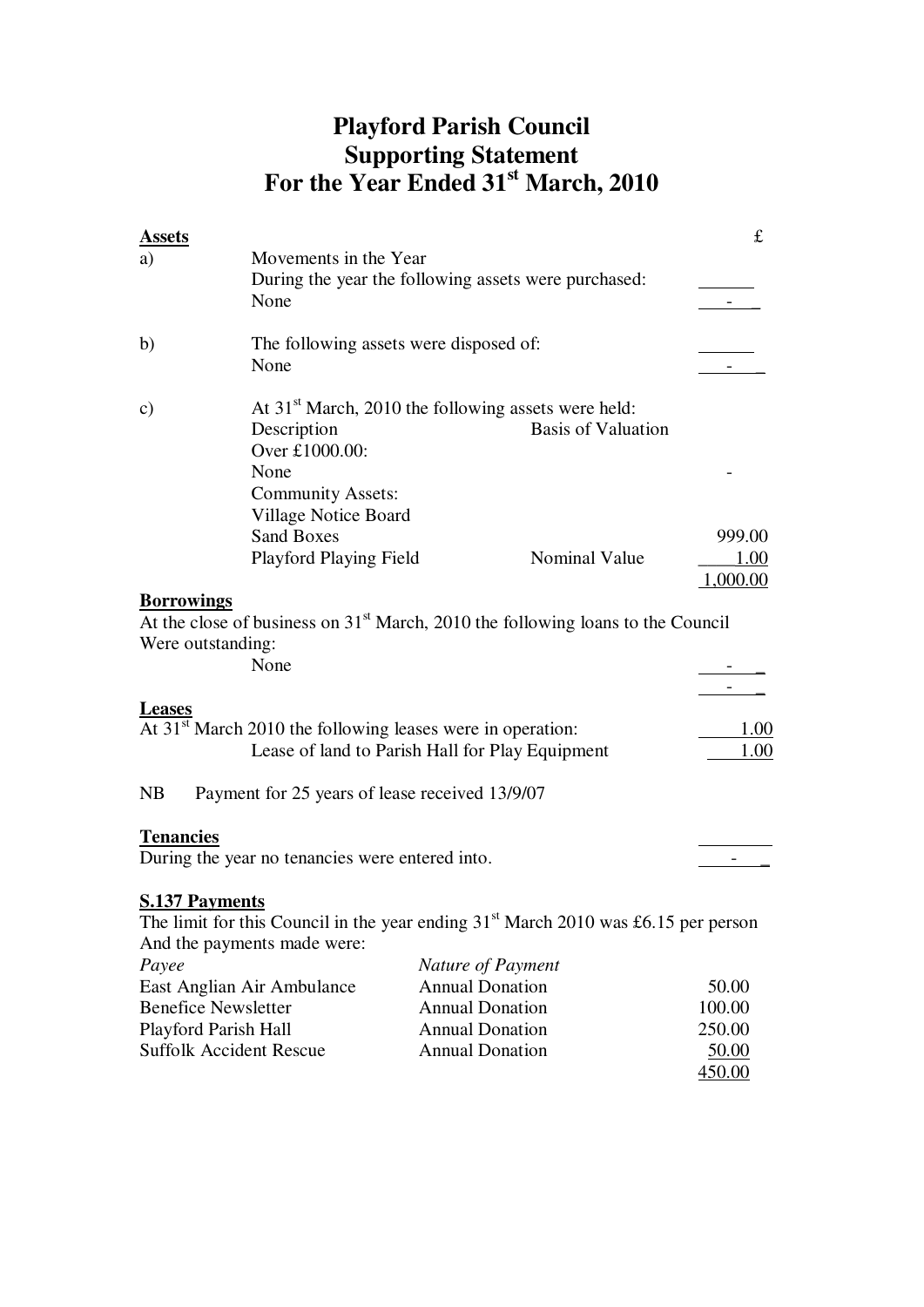### **Playford Parish Council Supporting Statement For the Year Ended 31st March, 2010 (continued)**

#### **Agency Work**

During the year the Council undertook the following work on behalf of other authorities: None  $\qquad \qquad \qquad \qquad$ 

\_\_ -\_\_\_\_

### **Advertising and Publicity**

The following costs were incurred during the year: None  $\qquad \qquad \qquad$ 

 $\mathcal{L}_\text{max} = \frac{1}{2} \sum_{i=1}^n \mathcal{L}_i \mathcal{L}_i$  , where  $\mathcal{L}_\text{max} = \frac{1}{2} \sum_{i=1}^n \mathcal{L}_i$ 

#### **Superannuation**

For the year ended  $31<sup>st</sup>$  March 2010 the Council's contributions equal Nil of employees' **superannuable** pay. These contributions are not applicable at the current time.

### **Approved by**

Signed: ……………………………… ………………………………………….. Chairman Responsible Financial Officer

Date: ………………………………. …………………………………………..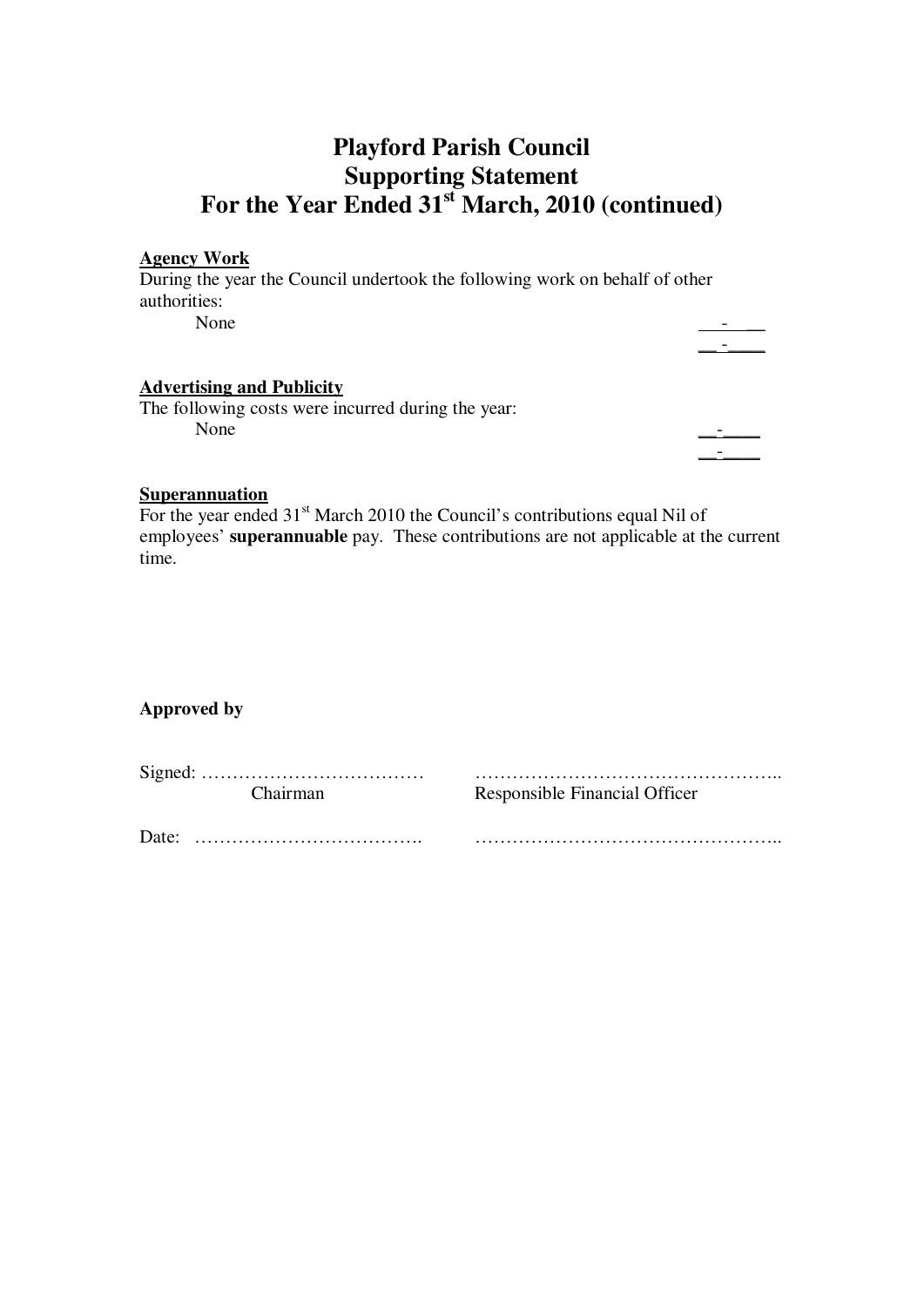# **Playford Parish Council Summary Receipts and Payments Account For the Year Ended 31st March, 2010**

| Year Ended        |                       |                                                               | <b>Year Ended</b> |
|-------------------|-----------------------|---------------------------------------------------------------|-------------------|
| $31st$ March 2009 |                       |                                                               | $31st$ March 2010 |
| £                 |                       |                                                               | £                 |
|                   |                       |                                                               |                   |
|                   | <b>Receipts</b>       |                                                               |                   |
| 3,500.00          | Precept               |                                                               | 3,500.00          |
| 250.00            |                       | Donation towards Boules Piste (Playford Boules Soc)           |                   |
| 51.52             | Other Receipts:       | Interest                                                      | 4.64              |
| 235.34            |                       | <b>Recycling Credits</b>                                      | 207.88            |
| 50.00             |                       | Donation                                                      |                   |
|                   |                       | 25 yr's payment of lease of land $@$ £1 per yr (Vill Hll Com) |                   |
|                   | VAT                   |                                                               | 413.43            |
| 4,086.86          | <b>Total Receipts</b> |                                                               | 4,125.95          |
|                   |                       |                                                               |                   |
|                   |                       |                                                               |                   |

|          | <b>Payments</b>                           |                                |          |
|----------|-------------------------------------------|--------------------------------|----------|
| 1,713.48 | <b>General Administration:</b>            | Clerk's Salary                 | 1,777.32 |
| 297.15   |                                           | Insurance                      | 307.80   |
| 115.00   |                                           | Hire of Village Halls          | 111.00   |
| 100.00   |                                           | <b>Annual Subscriptions</b>    | 105.00   |
| 252.99   |                                           | Admin. Expenses                | 233.28   |
| 29.38    |                                           | Courses                        |          |
|          |                                           | <b>Election Costs</b>          |          |
| 120.00   |                                           | <b>Audit Fee</b>               | 70.00    |
|          |                                           | Councillor's Exp.              |          |
| 77.06    |                                           | <b>Welcome Leaflets</b>        | 61.60    |
| 25.00    | Section 137 Payments:-                    | East Anglian Air Ambulance     | 50.00    |
|          |                                           | <b>Benefice Newsletter</b>     | 100.00   |
| 250.00   |                                           | Playford Parish Hall           | 250.00   |
| 25.00    |                                           | <b>Suffolk Accident Rescue</b> | 50.00    |
| 850.00   | Recreation:- Installation of Boules Piste |                                |          |
| 594.80   | Parish Maintenance                        |                                | 615.85   |
| 233.30   | <b>VAT</b>                                |                                | 56.02    |
| 4,683.16 |                                           | TOTAL                          | 3,787.87 |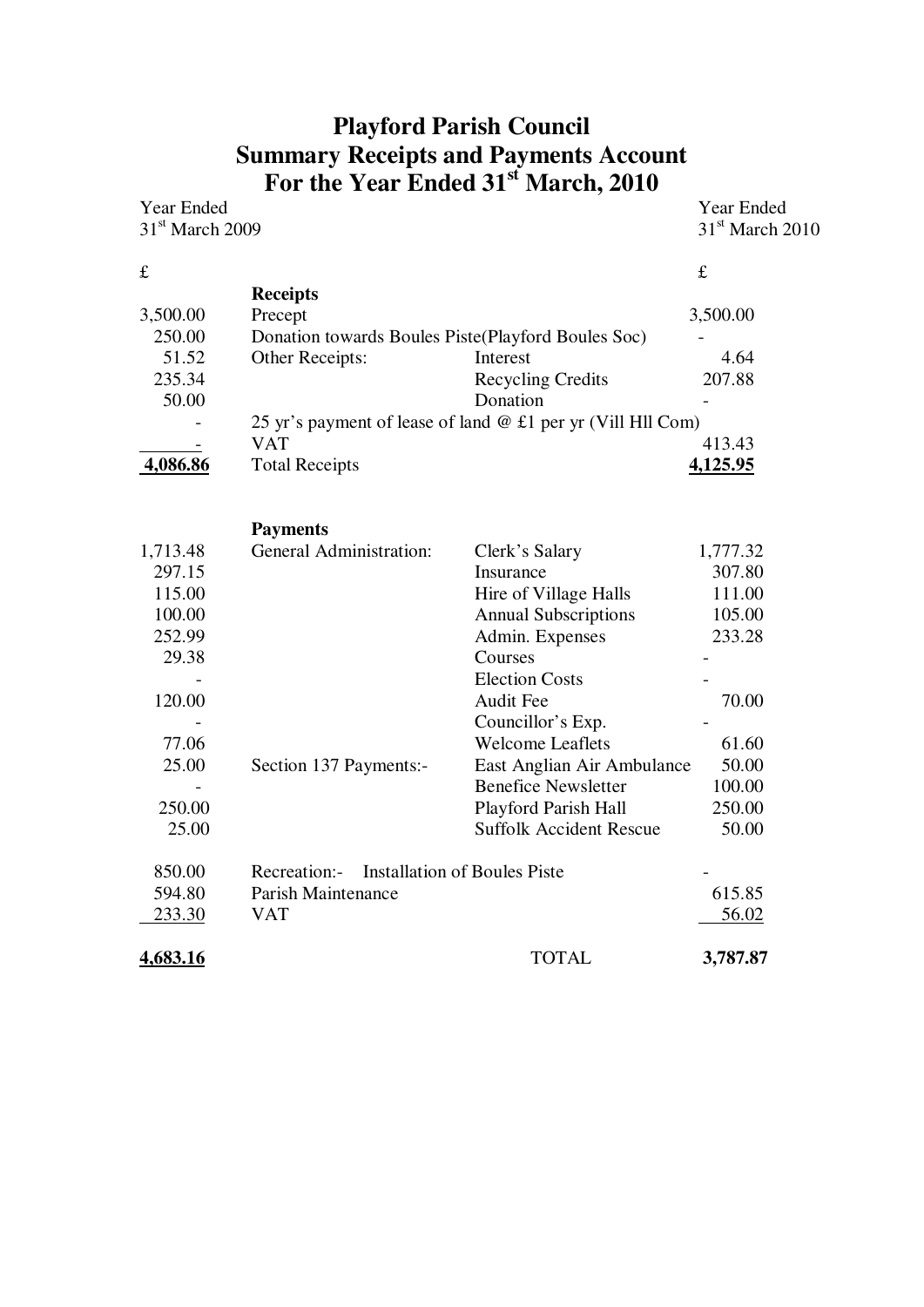## **Playford Parish Council Bank Reconciliation Year Ended 31st March, 2010**

| <b>Balance per bank statements:</b>                     | £                                         |  |                      |
|---------------------------------------------------------|-------------------------------------------|--|----------------------|
| <b>National Savings</b><br><b>Barclays Bank Current</b> | Deposit Account<br><b>Current Account</b> |  | 1,749.42<br>2,800.74 |
| <b>Balance per cash book</b>                            |                                           |  | 4,550.16             |

### **Approved by**

|       | <b>Chairman</b> | Responsible Financial Officer |
|-------|-----------------|-------------------------------|
| Date: |                 |                               |